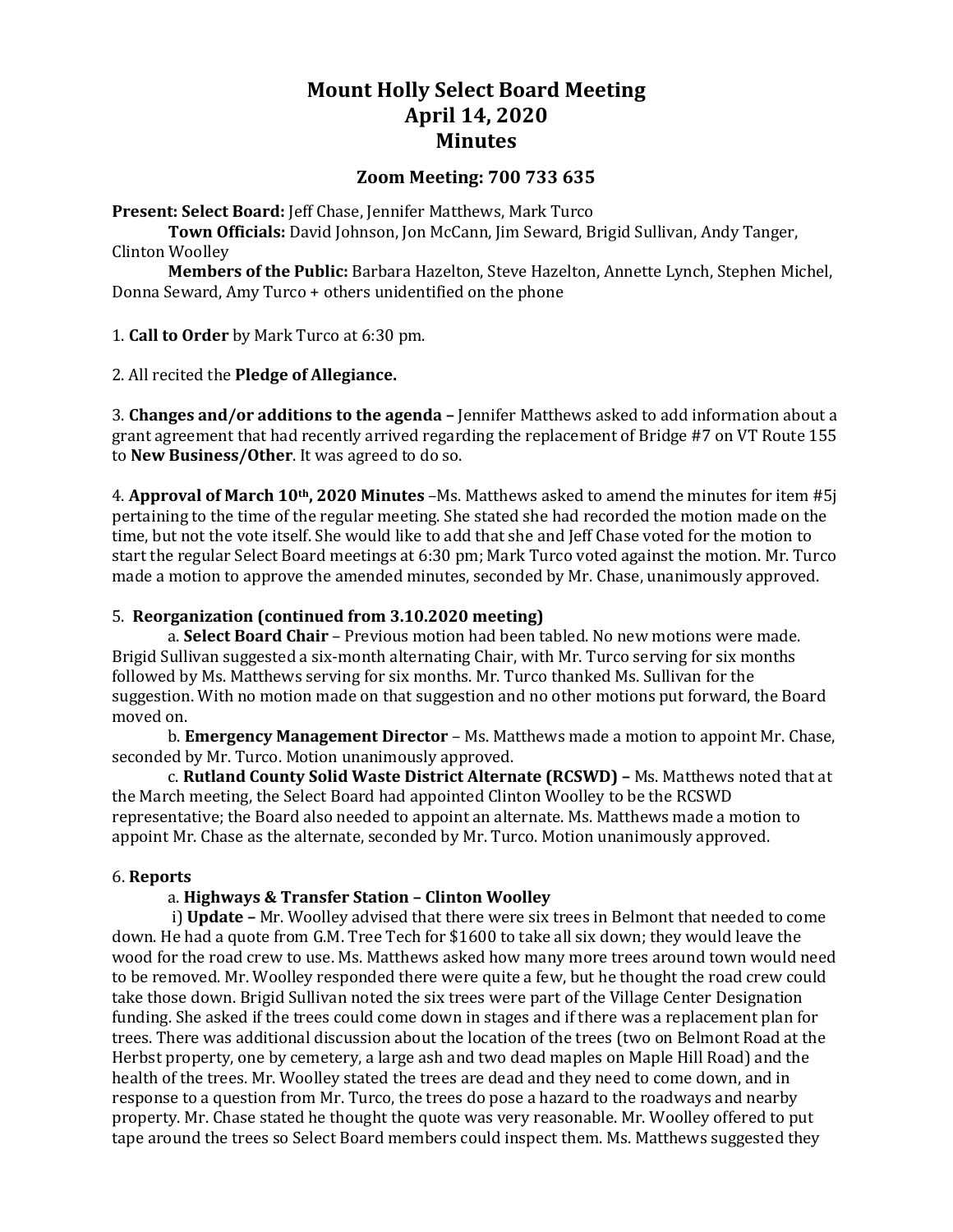table any decision on the trees until the next meeting and after Select Board members had a chance to look at the trees.

ii) **One-Ton Truck** - Mr. Woolley had two quotes for the truck from Ford of Claremont and Stewart's. He had three quotes for the truck body and plow: \$20,283 from Iroquois, \$21,386 from Earle's Truck Repair, and \$28, 682 from HP Fairfield. Mr. Chase asked if there was any difference between the Western and Fisher equipment. Mr. Woolley replied that either was fine in meeting the needs of the road crew. Mr. Woolley stated the truck would take anywhere from four-to-six weeks for delivery and the body would take an additional three weeks. He thought the order could be placed in June with delivery in July. Ms. Matthews noted the funds for the one-ton truck were included in the FY'20-21 budget (start of that fiscal year is July first). Mr. Turco said this item will be placed on next month's agenda for further discussion.

Steve Hazelton asked if the tree at the bottom of his driveway on Healdville Road which was right up against a utility pole with a transformer on it was on the road crew's list. Mr. Woolley said no. Mr. Turco recommended Mr. Hazelton call Green Mountain Power; they would assess the situation and remove the tree if need be.

## b. **Treasurer – David Johnson**

i) **Monthly Income & Expense Report** – Mr. Johnson noted the following: there was no delinquent tax report and very few payments were made in March; not much revenue is received this time of year; interest income is still good, even with some lower interest rates. Mr. Chase asked about the Snow Plowing Income. Mr. Johnson explained that the Towns of Wallingford and Plymouth are billed in May after the Select Board decides at its May meeting whether to make any adjustments to the plowing rate due to the severity of the winter. Mr. Chase also asked about the State Aid for Roads. Mr. Johnson noted that a \$29,000 payment had been received over the weekend, so the amount received will be more than anticipated in the budget. Mr. Johnson continued, noting the following: the Solid Waste Labels Sold continue to be strong; there is a new expense category for Public Safety – COVID-19 expenses with one expenditure of \$108 for the sign at the transfer station; the Casella bill for March has not yet been received, but solid waste expenses remain within the budgeted amount; State Education Fund finalizes its amount due about this time of year with what should be a little less than the \$399,509 listed on the P&L due; the Vehicle/Equipment Repair & Maintenance Expenses remain under budget; winter labor expense will be over budget due to storms on weekends that are paid at the overtime rate, but with winter materials expense under budget, winter road expense should come in under budget. Mr. Chase asked if the summer road expense would be under budget. Mr. Johnson replied there was about \$40,000 still available for summer road materials and about \$30,000 for summer road outside services. Some of those funds could be used for culverts. Ms. Matthews noted there was \$70-75,000 to come in FEMA funds. Mr. Johnson pointed out expenses for the repair of Freeman Brook Road, and the early receipt of some FEMA funds.

Ms. Matthews asked about the current timetable on tax bills as the income tax filing deadline has been pushed out to July 15th. Mr. Johnson replied that we have to wait for the State to set the education rate which could be delayed this year. He noted that the inspections of properties had been mostly completed before the social distancing order, so the Listers work was about a month ahead of a normal year, and the Grand List was pretty much ready to go. With the July 15th deadline for Homestead filings, he thought tax bills would go out sometime in the first weeks of August, about a two-week delay from the normal mailing time. He said that the discount on taxes is set for payment within the first 30 days of the mailing date, so no change would be needed there; the final due date of November first will, hopefully, be fine. Ms. Matthews congratulated the Listers and Doug Lemire for a job well-done again this year. Mr. Turco echoed that sentiment and thanked Mr. Johnson for his report.

ii) **Tax Sale Attorney** - Mr. Johnson stated that Delinquent Tax Collector Peter Perrino would like to continue using Kevin O'Toole as the tax sale attorney. Ms. Matthews made a motion to continue to use Kevin O'Toole as the Town of Mount Holly's tax sale attorney, seconded by Mr. Turco, unanimously approved.

c. **Rutland Regional Planning Commission** – **Jon McCann** submitted a report as he was single-parenting this evening. Ms. Matthews read from his report that Rob Fish had given a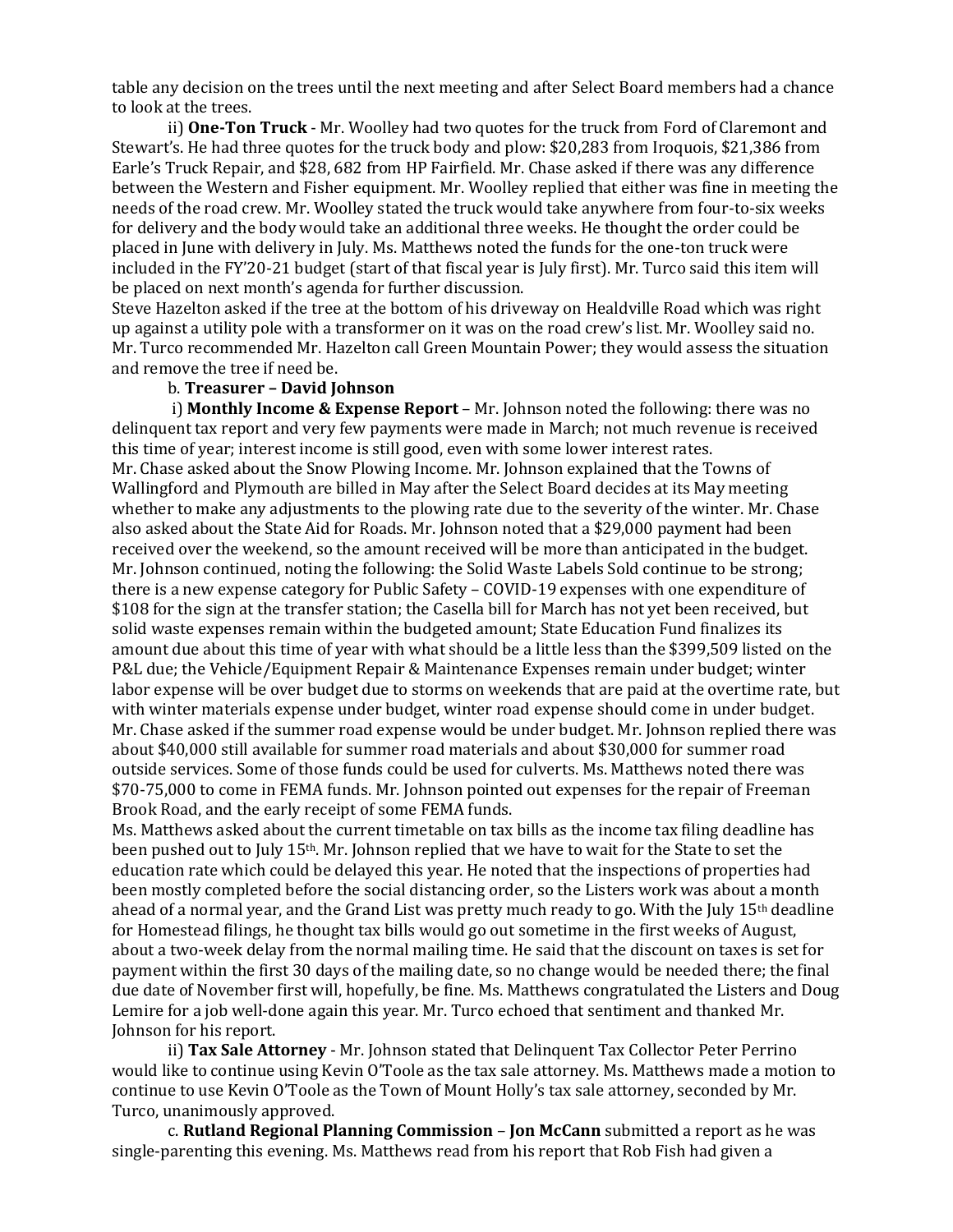presentation on rural broadband connectivity at the March RRPC meeting. Mount Holly was well served with close to 100% coverage by broadband. Brigid Sullivan alerted the Select Board that Jon McCann was on the phone, and he needed to be un-muted. Mr. McCann added that Mount Holly has 98.3% of the buildings in town served with 100 mg/second download & upload speed, which is quite exceptional for Rutland county and Vermont in general.

d. **Mount Holly Volunteer Rescue Squad – Kristin Veysey** was not able to be present. Mr. Turco read from the report she submitted to the Select Board. The report stated that MHVRS now has an 84% response rate with 15 calls made in a row and 28 of the last 29 calls made. Ms. Veysey had a couple of issues to raise with the Select Board about plowing at the Rescue Squad building. Clinton Woolley responded there was one storm when they had a call and he had not yet plowed the driveway; MHVRS had to drive through a snowbank to reach the road. Mr. Turco then read from a report stating MHVRS responded to 21 calls in zip code 05730, 28 calls in zip code 05742, and 46 calls in zip code 05758. Ms. Matthews noted that report was the SIREN report from the State and she was pleased to see that the numbers on it and Ms. Veysey's report agreed as there had been some discrepancies between the two in January. Ms. Matthews also noted that the response rate had risen from 80% to 84% between January and April, and she congratulated MHVRS on the great job they are now doing. She wondered what the final resolution was with Ludlow Ambulance Service (LAS) and the contract they had submitted to Mount Holly to provide mutual aid at a cost of \$500 per call. Mr. Turco replied Ms. Veysey had sent a letter to LAS refusing to sign the contract and that she was going to contact Rutland Reginal Ambulance Service about mutual aid. Ms. Matthews wondered what the final resolution was.

e. **Mount Holly Planning Commission – Peter Berger** emailed he was 'not equipped' to attend the meeting electronically. Ms. Matthews noted the Select Board had asked Mr. Berger back in March to plan on attending this Select Board meeting to discuss the Planning Commission's activities of the past year and the planning issues to be addressed in the coming year. Ms. Matthews read the report Mr. Berger submitted which was a reiteration of what had been submitted for the Annual Town Report: 36 building construction registrations and two subdivisions approved; Rules of Procedure and Conflict of Interest Policy revised; appointments made by the Select Board, and the regular Planning Commission meeting day and time. As there was no additional information provided, Mr. Turco began to move on to the next agenda item. Ms. Matthews stated she had a couple of concerns.

Ms. Matthews noted the two meetings held last October to discuss the proposed FirstNet/AT&T cell tower project with discussions about view sheds, the aesthetics of the tower, health & safety issues in town and land use. She continued, noting the two meetings held in September and October to discuss the 345-acre parcel to be conserved off VT Route 155 and the lengthy discussions had at both those meetings. Topics discussed were conservation, development, taxes, the desire to keep land and housing affordable in town, our excellent elementary school and the desire to keep and attract young families to Mount Holly, and the desire to hold on to a diverse population here. Ms. Matthews stated that since those meetings, concerns about dark skies, ski resort development at the top of Okemo Mountain, and the desire to protect our side of the mountain had been raised at various Select Board meetings. Ms. Matthews again expressed her concerns about Vail Resorts, a publicly traded company with a net worth of \$6.24 billion and net income/profit of \$301 million in 2019, the second largest, it appears, ski resort company in the world, and one with no ties to Vermont. She noted that in their 10, 20 or 30-year plan, there was a strong possibility that Mount Holly and our side of the mountain came into play. Ms. Matthews stated Mount Holly is a precious community, and if we want to hold on to that, we need to take steps to protect what we treasure. Otherwise, we may end up with development here like one of Vail's recent real estate ones done in partnership with the Ritz-Carlton and with the construction of \$100 million ski mansions. This would bring higher property values but also higher property taxes, thereby making Mount Holly unaffordable for Vermonters to live here. One only need look at Ludlow with its 80-85% second home ownership rate. Ms. Matthews stated it was the Planning Commission's role to address land use issues, and she was very concerned we could lose the community we value due to inaction. There was discussion about the town plan and whether it had the teeth to stand up in Act 250 hearings, the duties of the Planning Commission, and future land use policy initiatives. Mr. Turco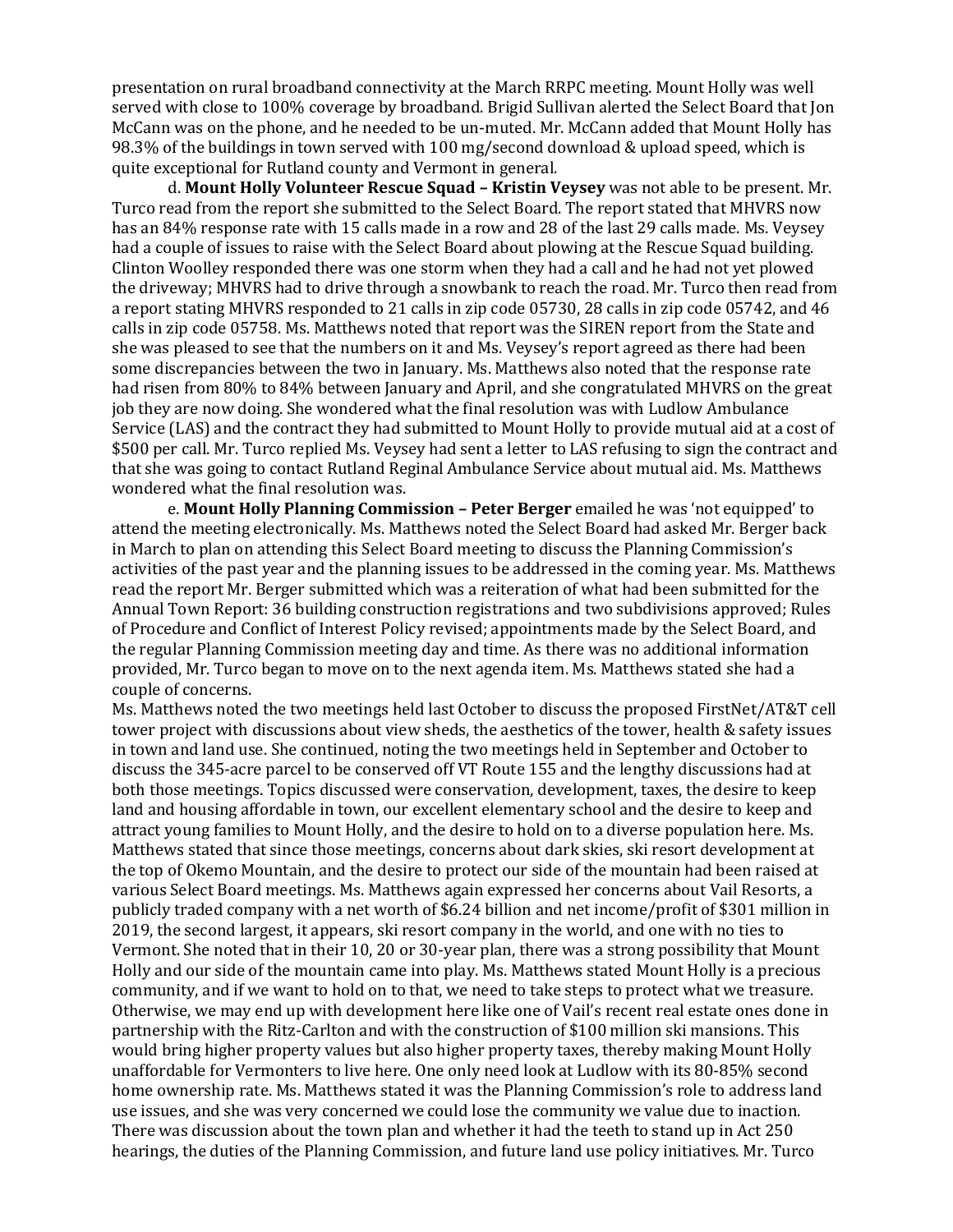stated the Select Board should ask all the Planning Commission members to attend the May Select Board meeting for a discussion of these concerns. It was agreed to do so.

#### 7. **New Business**

a. **Local Emergency Management Plan – approve –** Jeff Chase explained he had been working on the annual updates to the plan. So as to better acquaint himself with the Emergency Operations Center guidelines and the LEMP in general, he expanded the plan from the previous short form to the long form. He added some additional contacts and a number of community organizations. He explained this was basically the same document as last year's but with more detail. Ms. Matthews thanked him for taking this off her plate and expanding the plan with additional information. Discussion ensued about various pieces still to be completed, and about how the debris management information page would provide an additional 2% in FEMA funds to cover those costs in a disaster. Mr. Chase will fill in the last needed bits of information, and he will have the Rutland Regional Planning Commission review the plan. Mr. Turco stated the Select Board will have to finalize the plan and approve it at a special meeting. It was agreed to do so.

b. **Social Media Policy - approve–** Mr. Chase explained due to the COVID-19 pandemic, there was much information that needed to be provided to the community using the Town website and the Newsflash. It became evident that a Town Facebook page could supplement both. The Facebook page would be for information purposes only with no public comments permitted. Ms. Matthews stated she thought a Town Facebook page was a great idea and that it would add another tool for communication with the community. Mr. Turco thanked Mr. Chase for pulling the policy together. Ms. Matthews made a motion to approve the Social Media Policy, seconded by Mr. Turco, unanimously approved.

c. **Animal Control Officer Appointment** – Ms. Matthews stated there were two individuals interested in the position, so the appointment would need to be discussed in executive session. Mr. Turco agreed.

d. **Temporary Junk Ordinance Waiver** – Ms. Matthews explained that there was an individual in town who had complained about junk in residents' yards. Nobody likes junk in residents' yards, but as Ms. Matthews explained, removing junk at the moment is challenging. Governor Scott's Executive Order and numerous Addenda state residents are to stay at home, only go out for essential business, practice social distancing, and that all non-essential businesses are to be closed. Ridding one's yard of junk is further complicated by the fact that the Gleason Road facility has limits on what it is currently accepting: only trash, recycling and food scraps. While residents are at home, many are doing intensive clean-outs which are further straining the solid waste disposal systems in the State. Ms. Matthews stated the junk ordinance would be difficult to enforce at present given the inability to dispose of junk, and she recommended a temporary waiver of the ordinance. Ms. Matthews made a motion to temporarily waive the enforcement of the junk ordinance, seconded by Mr. Turco, unanimously approved. Mr. Turco noted that the Governor's orders were in effect until May 15<sup>th</sup>, so the Select Board would revisit the issue at its June meeting.

e. **Act 148 – Ban on Food Scraps in Trash effective 7.1.2020 –** Ms. Matthews reminded residents that as of July first, no food scraps would be allowed in the trash for disposal. She noted the containers at the transfer station were available for food scrap disposal. She also noted that the costs were increasing for the disposal of the food scrap containers through the Rutland County Solid Waste District. She wondered if there was any interest in town for a community-wide composting program. Mr. Turco questioned whether there were any regulations concerning this. Mr. Chase said he would check with the Agency of Natural Resources and Casella Organics about any rules and regulations that may apply. It was agreed to revisit the idea at the May meeting.

f. **Other – State of Vermont Grant Agreement re: Municipal Expenses associated with the Bridge #7 Replacement on VT Route 155** – Ms. Matthews explained that a grant agreement had arrived for bypass mitigation for this bridge replacement project; grant is for \$10,226. Included in this sum are \$2,600 for maintenance, \$1,126 for dust control, and \$6,500 for law enforcement. The replacement work is to occur this summer with an anticipated 35-day closure of VT Route 155. The detour will use Maple Hill Road on the south end and Tarbellville Road on the north end. The State will post signs on Route 100 on the south end and Routes 103 & 140 on the north end to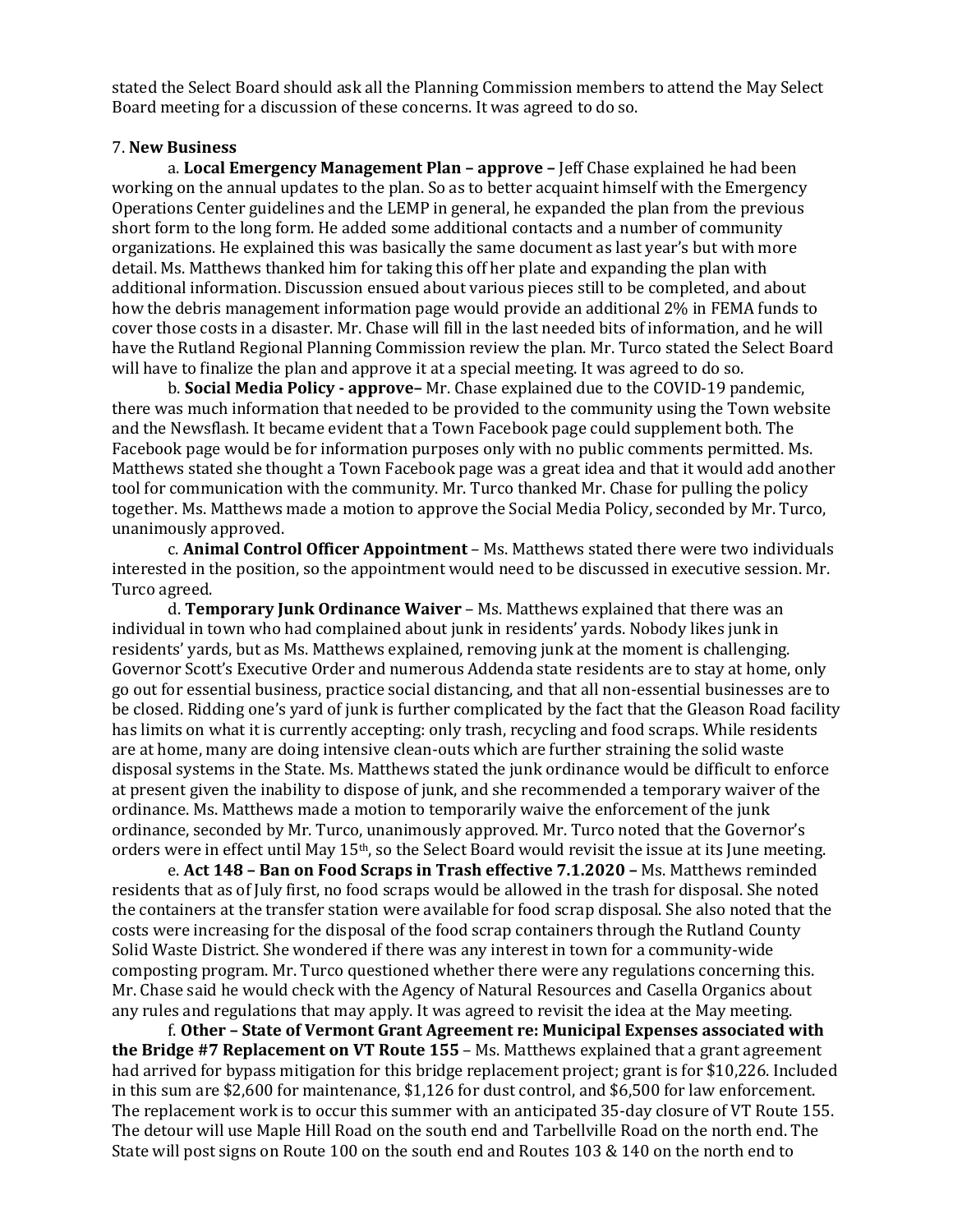detour traffic. The law enforcement funds are to keep trucks off the local roads and to stop any speeding along the detour routes. Mr. Chase offered to contact the sheriff's department about a contract and costs for law enforcement during the project. Clinton Woolley will look into the cost of chloride for dust control. Ms. Matthews will talk with VTrans about including town officials in the pre-construction meetings. It was agreed to revisit the issue in May with the additional information.

## 8. **Ongoing & Old Business**

a. **Road Crew Uniforms** – Mr. Chase did a comparison of the two quotes presented at March's meeting: one from Unifirst, the other from Foley. Costs are similar and service comparable. One has a four-year term, the other five years. Foley is slightly cheaper in costs over the four-year term. Mr. Chase made a motion to use Foley for the road crew uniforms, seconded by Mr. Turco, unanimously approved.

b. **Cemetery Tree Removal Bids –** Ms. Matthews discussed the need expressed by Cemetery Commissioner Dennis Devereux to address dead and dying trees at the Town's cemeteries. She explained there would need to be a small financial commitment over the next few years to address these trees before damage is done to buildings, fencing, and/or headstones. Mr. Devereux had two quotes: one from G.M. Tree Tech and one from Jason Barrows, with the G.M. Tree Tech quote substantially less. Mr. Devereux would like to remove the four dying maples at Old Mechanicsville Cemetery near the Herbst home as soon as possible so the trees do not come down and damage the home or garage. He would like to remove the five dying maples at Carlton Cemetery after July first. Mr. Chase asked how many more trees might need to come down. Mr. Woolley thought there were another eight to ten trees in addition to these nine. David Johnson stated there was \$3,000 in next year's budget for cemetery tree removal. Ms. Matthews asked if there was \$2,400 available to do the four trees at Old Mechanicsville Cemetery now. Mr. Johnson stated there was \$11,200 in extra interest income that could cover that cost. Stephen Michel asked if these cemetery trees and the other Belmont trees could be taken down at the same time. Ms. Matthews suggested a motion to accept G.M. Tree Tech's quote for \$2,400 to remove the four tees at Old Mechanicsville Cemetery, leaving the wood, and inquire if this work could be done at the same time as the Belmont tree removal in order to realize some cost savings. As no decision had yet been made about the trees in Belmont, Mr. Turco made a motion to accept G.M. Tree Tech's quote for \$2,400 for the cemetery trees, seconded by Ms. Matthews. Mr. Turco and Ms. Matthews voted for the motion; Mr. Chase voted against it.

c. **Emerald Ash Borer Update –** Mr. Chase has spoken with the EAB Committee Coordinator Don Richardson and he had attended a video conference. They are focused on organizing the inventory of ash trees in town, using GIS to identify the trees. They plan to do the inventory in a couple of months.

d. **EID Grant Program Update** – Mr. Chase worked with Road Foreman Clinton Woolley to create a list of bridges, culverts and roads that will need attention in the coming years. He would like to choose a project for the grant which is due May  $15<sup>th</sup>$ . The grant program covers 80% of the project's cost. He would recommend the culvert replacement at the corner of Lake Street and Belmont Road. If the culvert should fail, there could be damage to several homes and other downstream culverts. Ms. Matthews asked about the projected cost of \$500,000 with only 80% covered by the grant; how would the additional \$100,000 be covered so as the cost does not fall on the town. There was discussion of other State grant possibilities. There was also discussion about box culverts, hydraulics from VTrans and current delays, designs, other culvert sizes. Mr. Chase will explore the costs of the project further and provide an update at the special meeting next week. He will also investigate the Sawyer Hill culvert project as a fallback, given its anticipated lower cost.

e. **Bob Bryant's Concerns** – Mr. Bryant was not present.

f. **Other** – There was no other ongoing and/or old business.

9. **Announcements/Other Business –** Ms. Matthews announced that the Household Hazardous Waste Collection scheduled for this Saturday, April 18th at the transfer station had been postponed due to the COVID-19 pandemic.